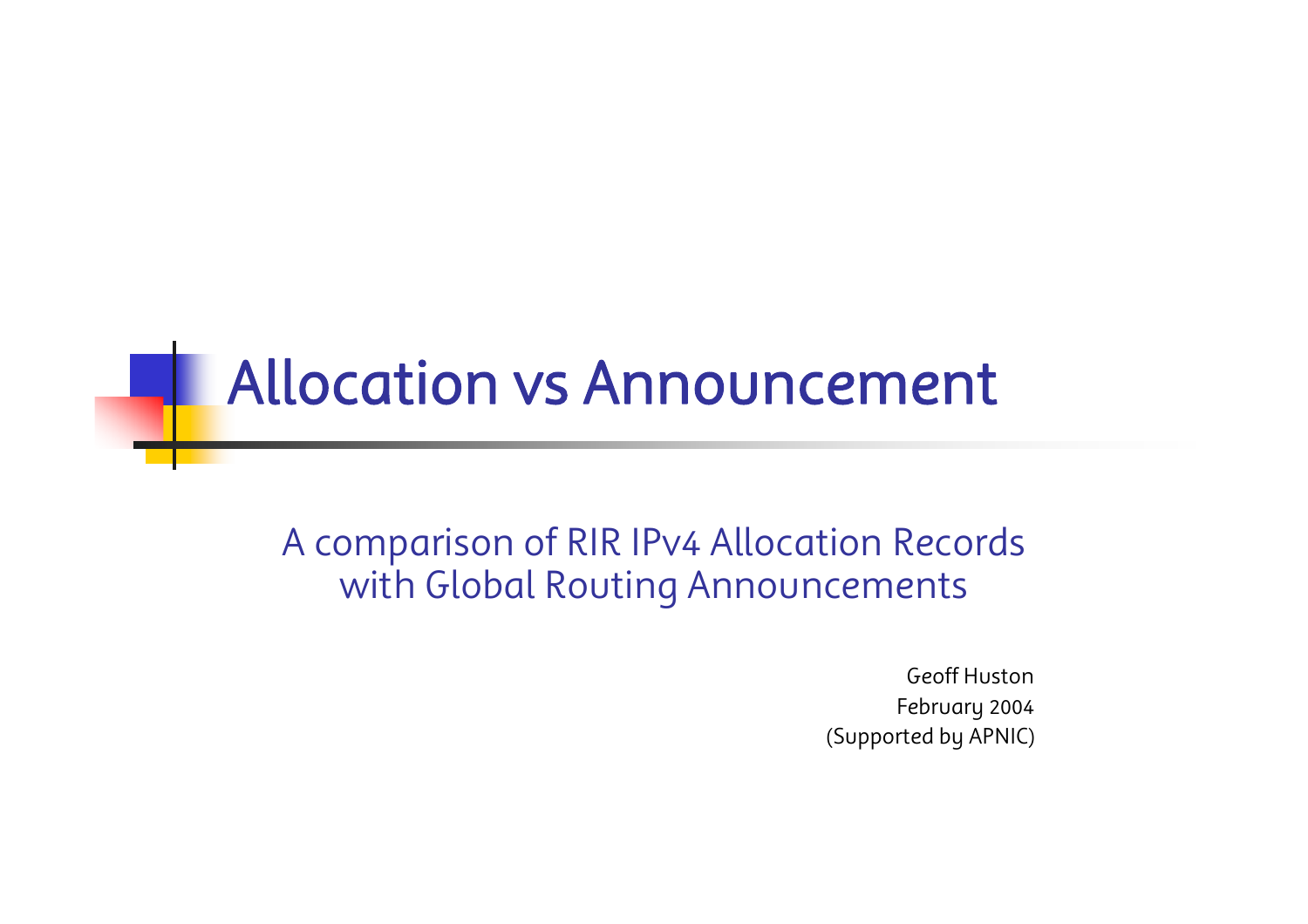#### Motivation

- $\mathcal{L}^{\text{max}}_{\text{max}}$  Some years back a number of ISPs introduced prefix length filters on the routes they accepted from their peers
- **The filters are typically based on observations of** minimum allocation sizes of RIR allocations within /8 address blocks
- $\blacksquare$  The concern is that much of the growth pressure in the routing tables and pressure on the routing protocol comes from fragmentary announcements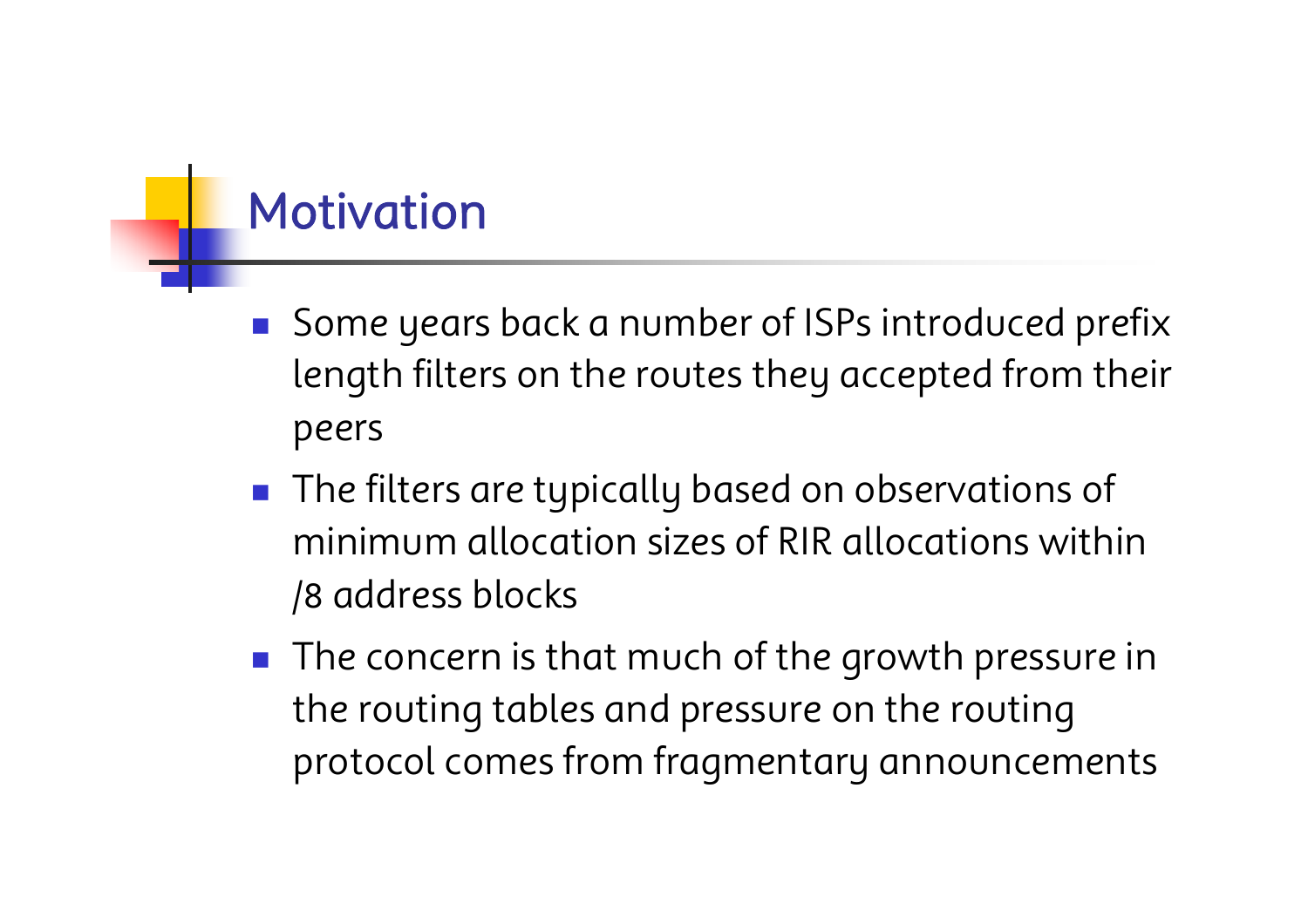# Number of more specifics in the Routing Table



Date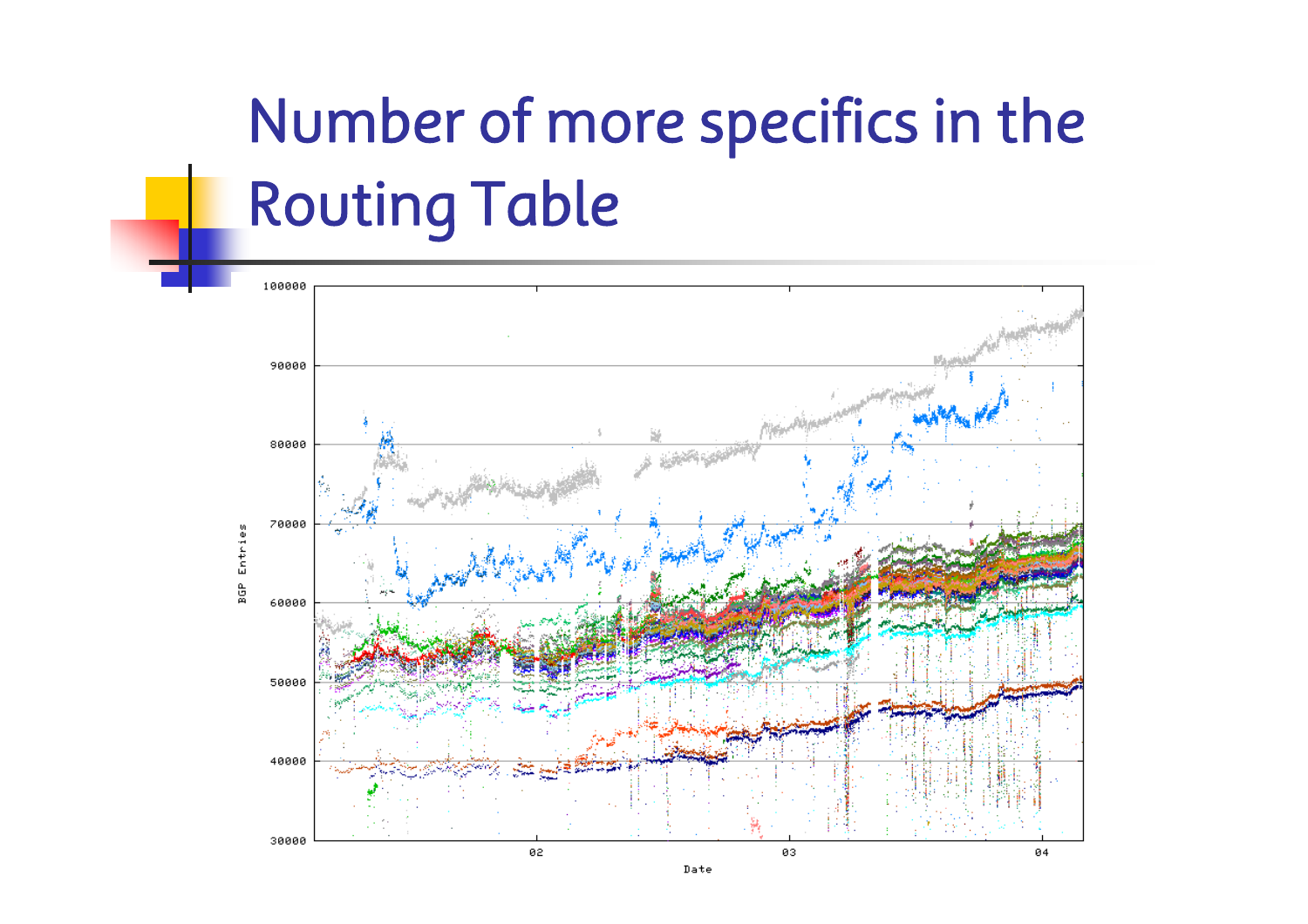## Implications

- $\mathbb{R}^n$  The generic assumption behind the use of these filters is that ISPs should globally advertise the RIR allocated address block as a single aggregate
- $\blacksquare$  If more specific fragments of an RIR allocation are advertised for local resilience and traffic engineering reasons these should be scoped such that they do not spread globally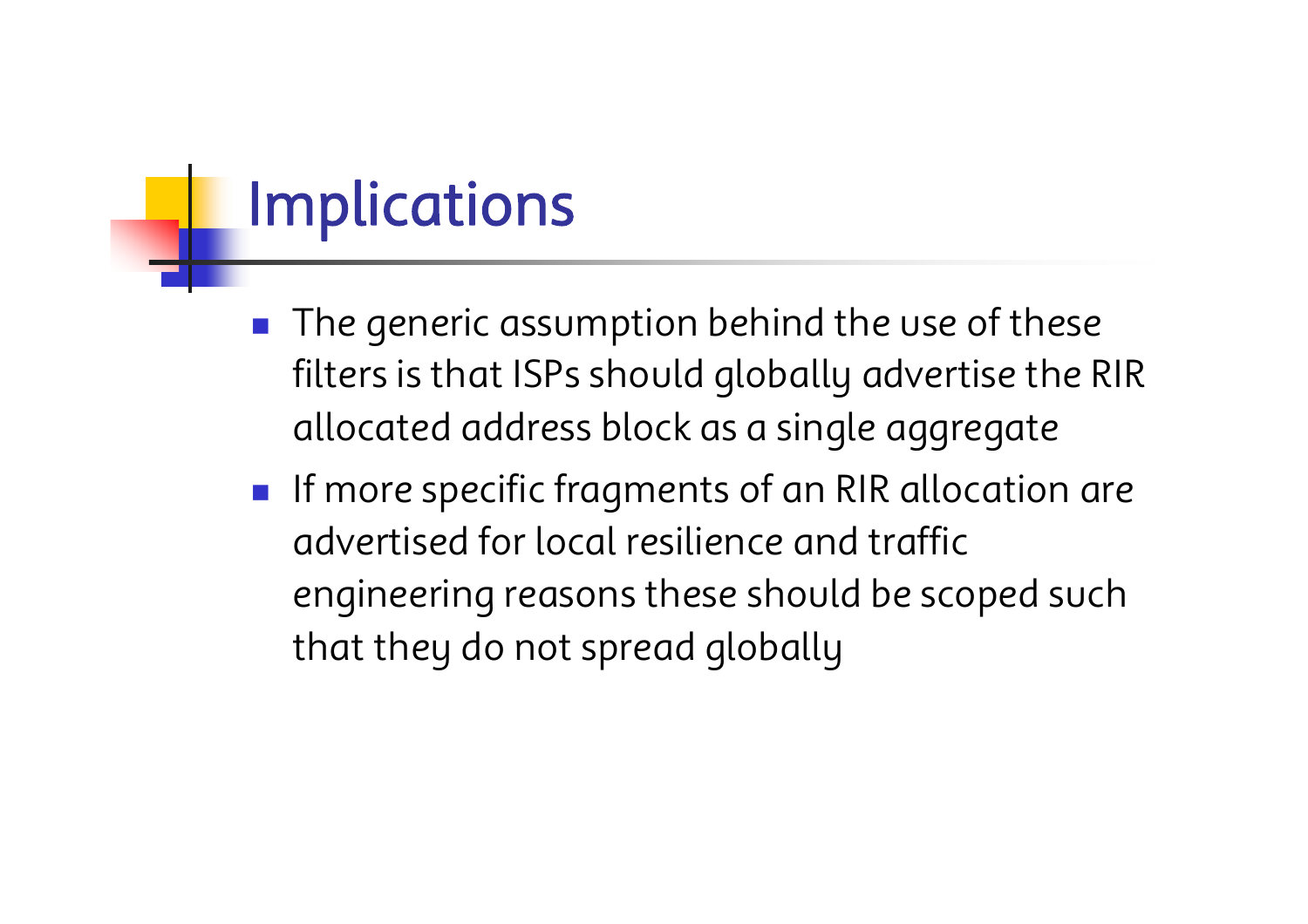# Question

- $\blacksquare$  How accurate is this assumption that allocations and advertisements are aligned?
- $\blacksquare$  Has this changed in recent times?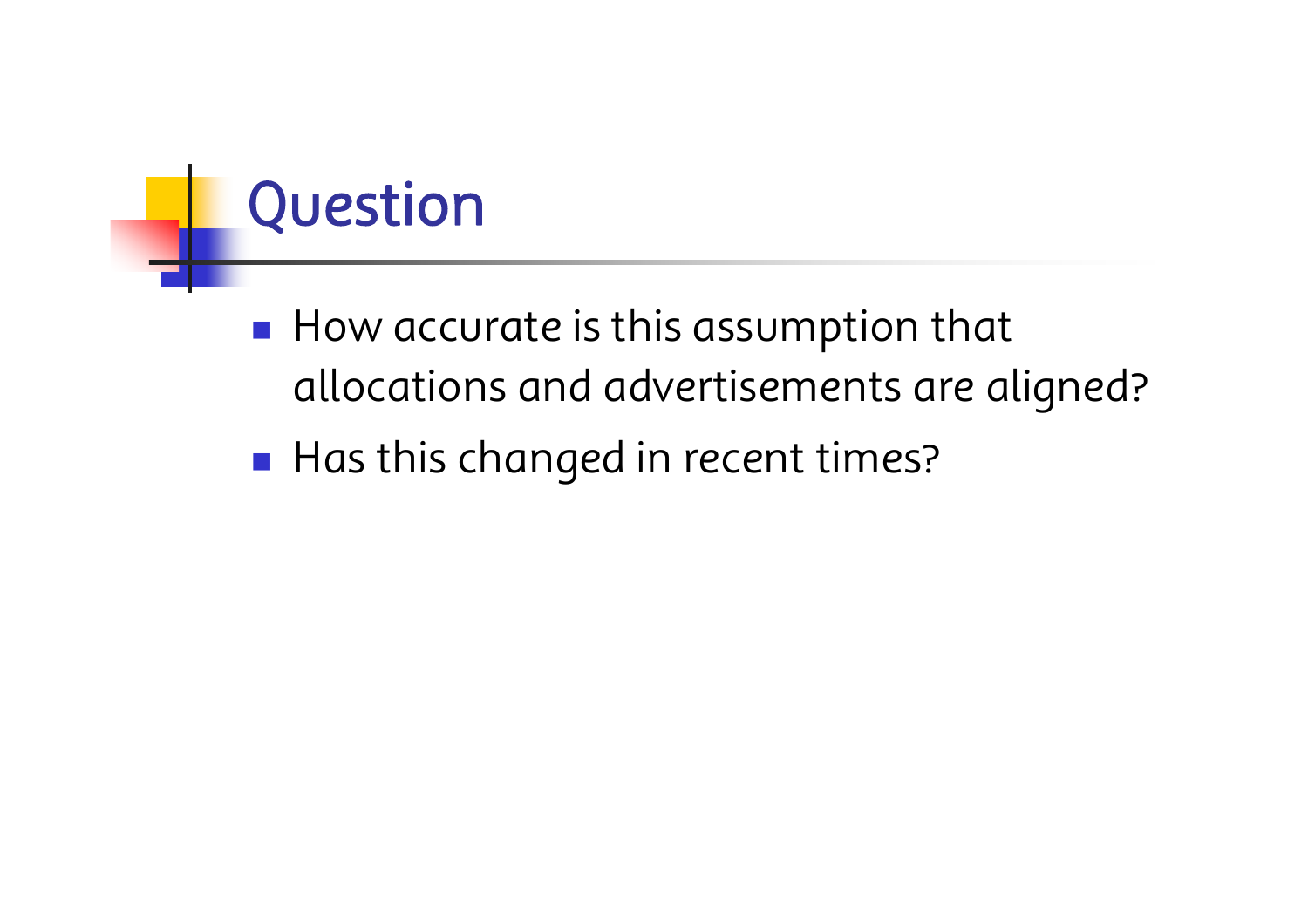### Recent RIR and BGP Data

- $\mathbb{R}^n$ 4506 RIR IPv4 allocations (1 Jan 2003 - 12 Feb 2004)
- 865 allocations are NOT announced as yet
- **3641 allocations are announced**
- $\mathbb{R}^n$  10904 routing advertisements are used to span these 3641 allocations
	- $\blacksquare$  Each RIR allocation generates an average of 3.0 routing advertisements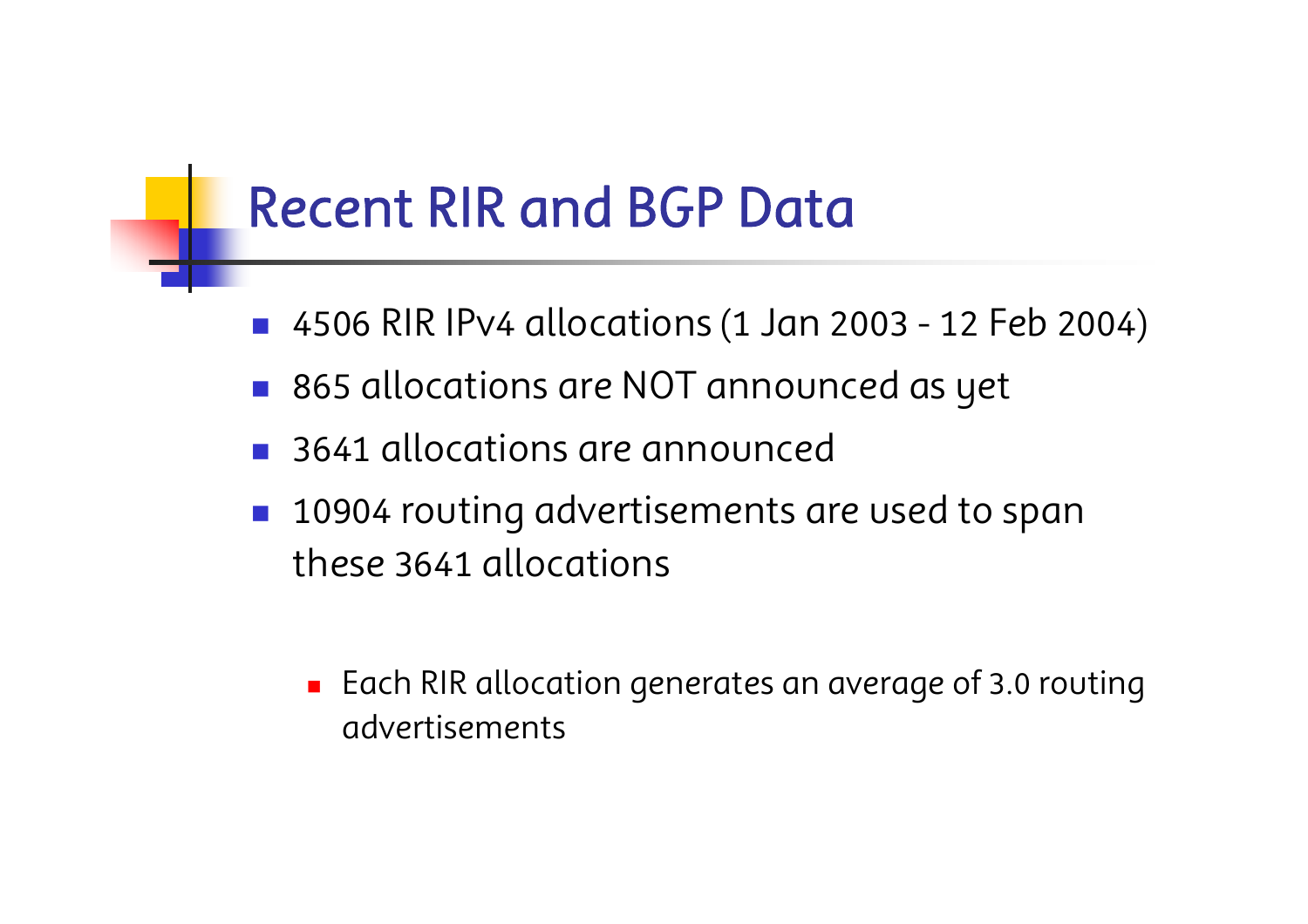## 2003/2004 Data

3641 RIR allocations are advertisedOf these:….

2938 Advertisements precisely match the RIR Allocation

7966 Advertisements are more specifics of 1206 RIR allocations

- П 80% of RIR allocations are directly advertised as routing advertisements
- П 20% of RIR allocations generate more specific advertisements
- Π Where more specifics are advertised there are 6.6 more specific advertisements for each RIR allocation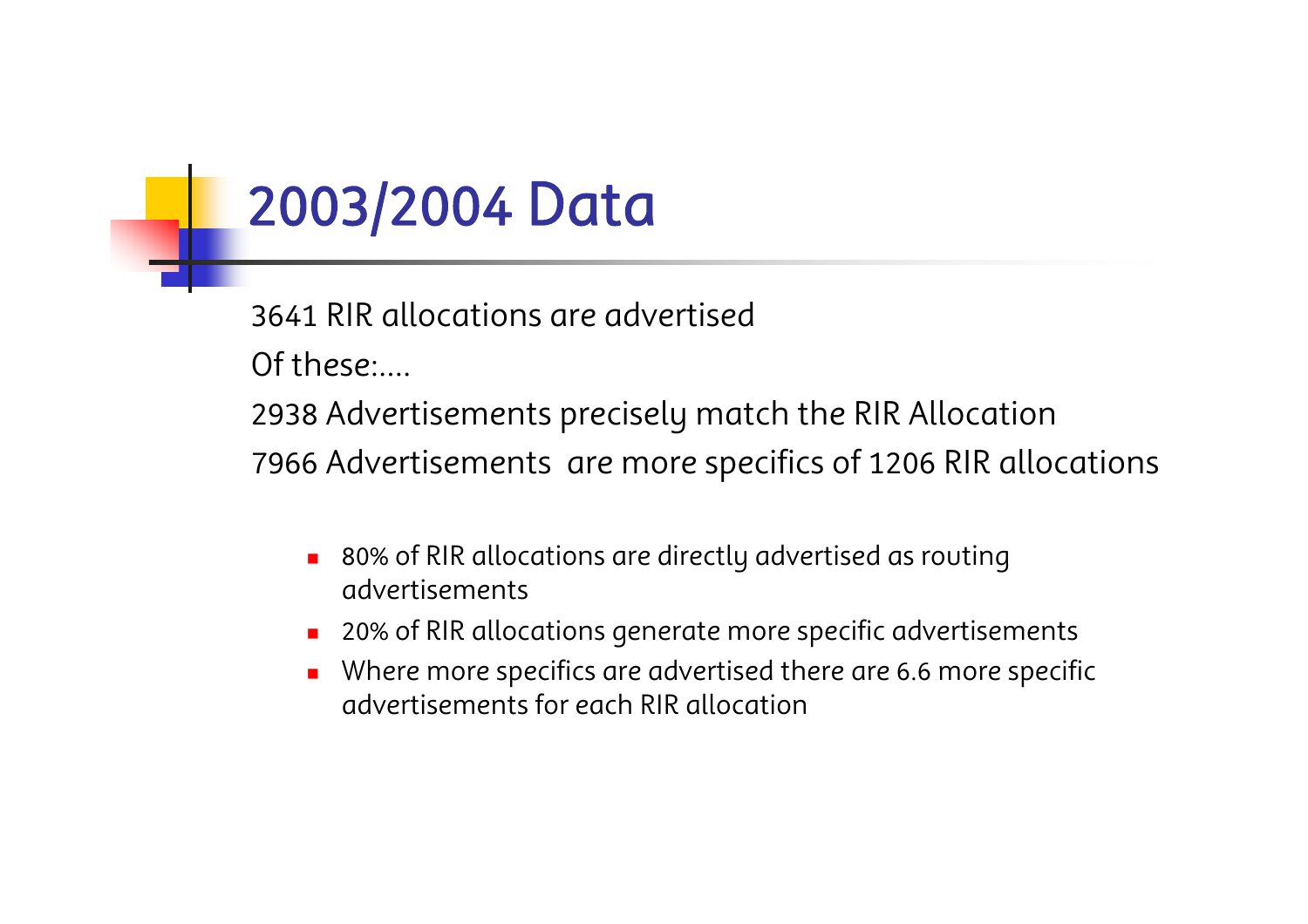# Prefix Length Distribution

| <b>Allocation</b> |       | <b>Advertisements</b> |                               |                |                  |    |             |     |     |              |     |     |     |     |     |     |                                                |
|-------------------|-------|-----------------------|-------------------------------|----------------|------------------|----|-------------|-----|-----|--------------|-----|-----|-----|-----|-----|-----|------------------------------------------------|
| <b>Size</b>       | Total |                       | <b>Total   More Specifics</b> | 111            | /12              |    | $/13$ $/14$ | 115 | /16 | /17          | /18 | /19 | 120 | 121 | 122 | 123 | 24                                             |
| /11               | 6     | 79                    | 75                            | 4              |                  |    |             |     | 65  | $\mathbf{2}$ |     | 8   |     |     |     |     |                                                |
| /12               | 15    | 1003                  | 999                           |                | 4                | 1  |             | 3   | 58  | 13           | 71  | 92  | 63  | 71  | 103 | 91  | 432                                            |
| /13               | 26    | 327                   | 315                           |                |                  | 12 | 9           | 9   | 39  | 9            | 12  | 31  | 56  | 44  | 52  | 19  | 35                                             |
| /14               | 32    | 233                   | 212                           |                |                  |    | 21          |     | 19  | 8            | 21  | 62  | 67  | 5   |     | 8   | 15                                             |
| /15               | 54    | 365                   | 330                           |                |                  |    |             | 35  | 16  | 13           | 41  | 38  | 29  | 33  | 29  | 21  | 110                                            |
| /16               | 859   | 1729                  | 973                           |                |                  |    |             |     | 756 | 49           | 69  | 106 | 92  | 147 | 109 | 92  | 309                                            |
| /17               | 125   | 608                   | 517                           |                |                  |    |             |     |     | 91           | 40  | 47  | 57  | 68  | 47  | 54  | 204                                            |
| /18               | 236   | 806                   | 629                           |                |                  |    |             |     |     |              | 177 | 70  | 69  | 66  | 68  | 39  | 317                                            |
| /19               | 529   | 1654                  | 1235                          |                |                  |    |             |     |     |              |     | 419 | 125 | 118 | 138 | 95  | 759                                            |
| /20               | 845   | 2168                  | 1527                          |                |                  |    |             |     |     |              |     |     | 641 | 126 | 139 | 154 | 1108                                           |
| 121               | 48    | 79                    | 35                            |                |                  |    |             |     |     |              |     |     |     | 44  | 2   | 0   | 33                                             |
| 122               | 186   | 298                   | 150                           |                |                  |    |             |     |     |              |     |     |     |     | 148 | 21  | 129                                            |
| 123               | 219   | 281                   | 104                           |                |                  |    |             |     |     |              |     |     |     |     |     | 177 | 104                                            |
| 124               | 411   | 409                   | 0                             |                |                  |    |             |     |     |              |     |     |     |     |     |     | 409                                            |
|                   |       |                       |                               |                |                  |    |             |     |     |              |     |     |     |     |     |     |                                                |
| Total             | 3591  | 8957                  | 6027                          | 0 <sup>F</sup> | $0^{\mathsf{r}}$ |    |             |     |     |              |     |     |     |     |     |     | 12 30 44 830 170 360 773 1136 651 739 680 3532 |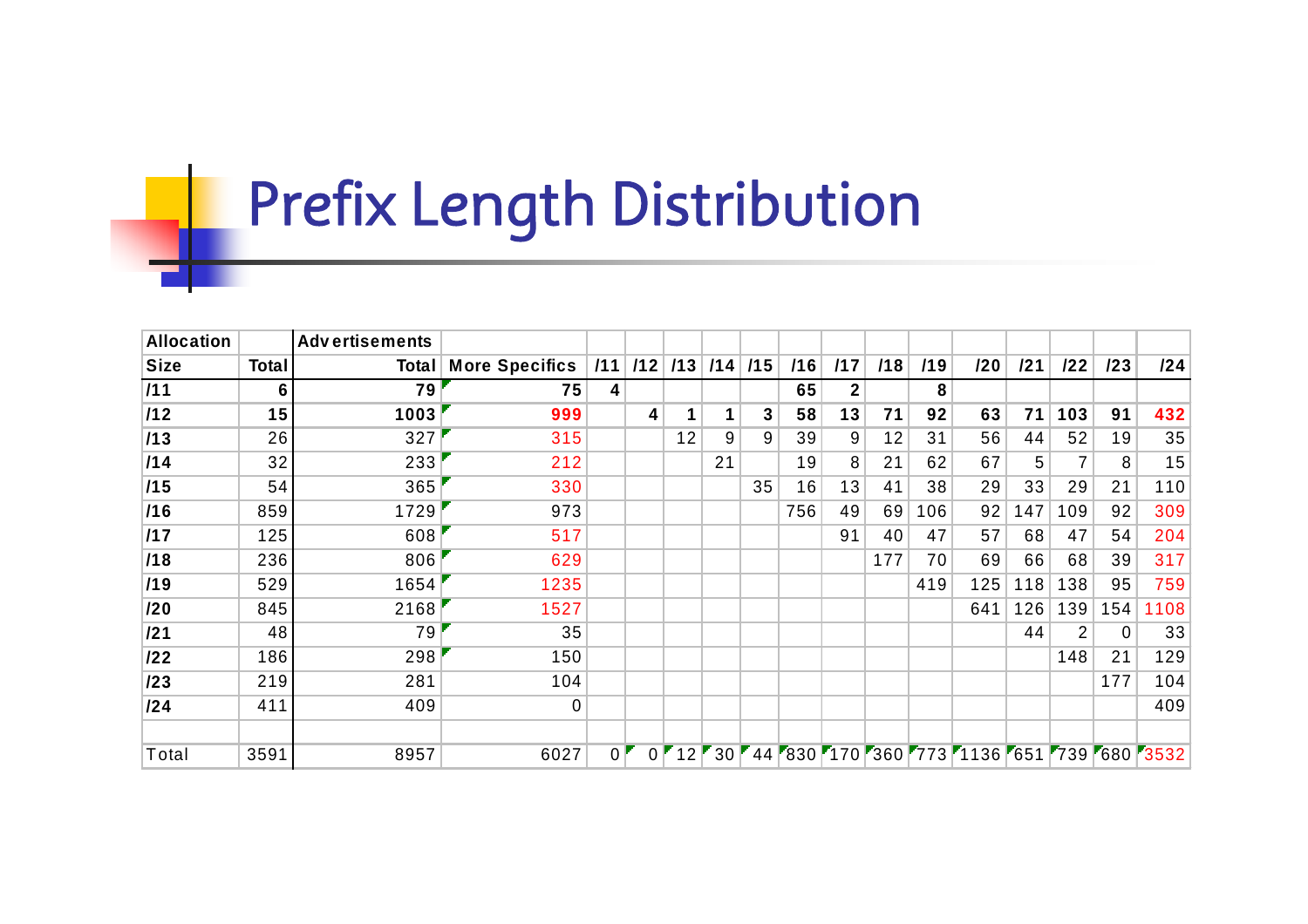### Limiting the sample to 2004

- $\left\| \cdot \right\|$  Is this level of fragmentation of RIR Allocated address blocks getting better or worse in recent times?
- **O** One way to look at this is to use a smaller data pool of very recent data and compare it with the larger pool already presented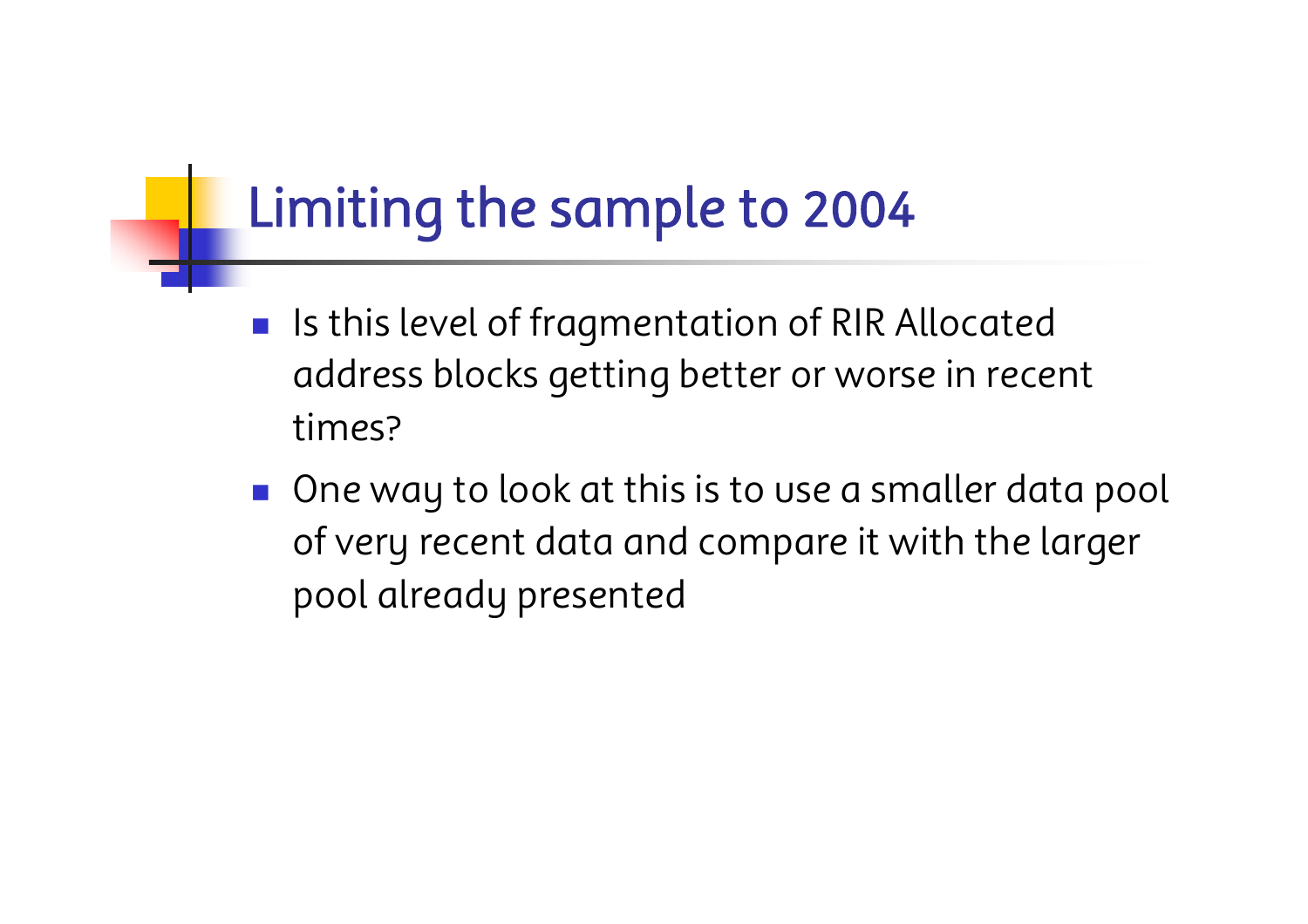## 2004 Data

- ■ 520 RIR IPv4 allocations (up to 12 Feb 2004)
- 217 allocations are NOT announced as yet
- 303 allocations are announced
- **Service Service** ■ 576 routing advertisements are used to span these 303 allocations
	- $\blacksquare$  Each RIR allocation generates an average of 1.9 routing advertisements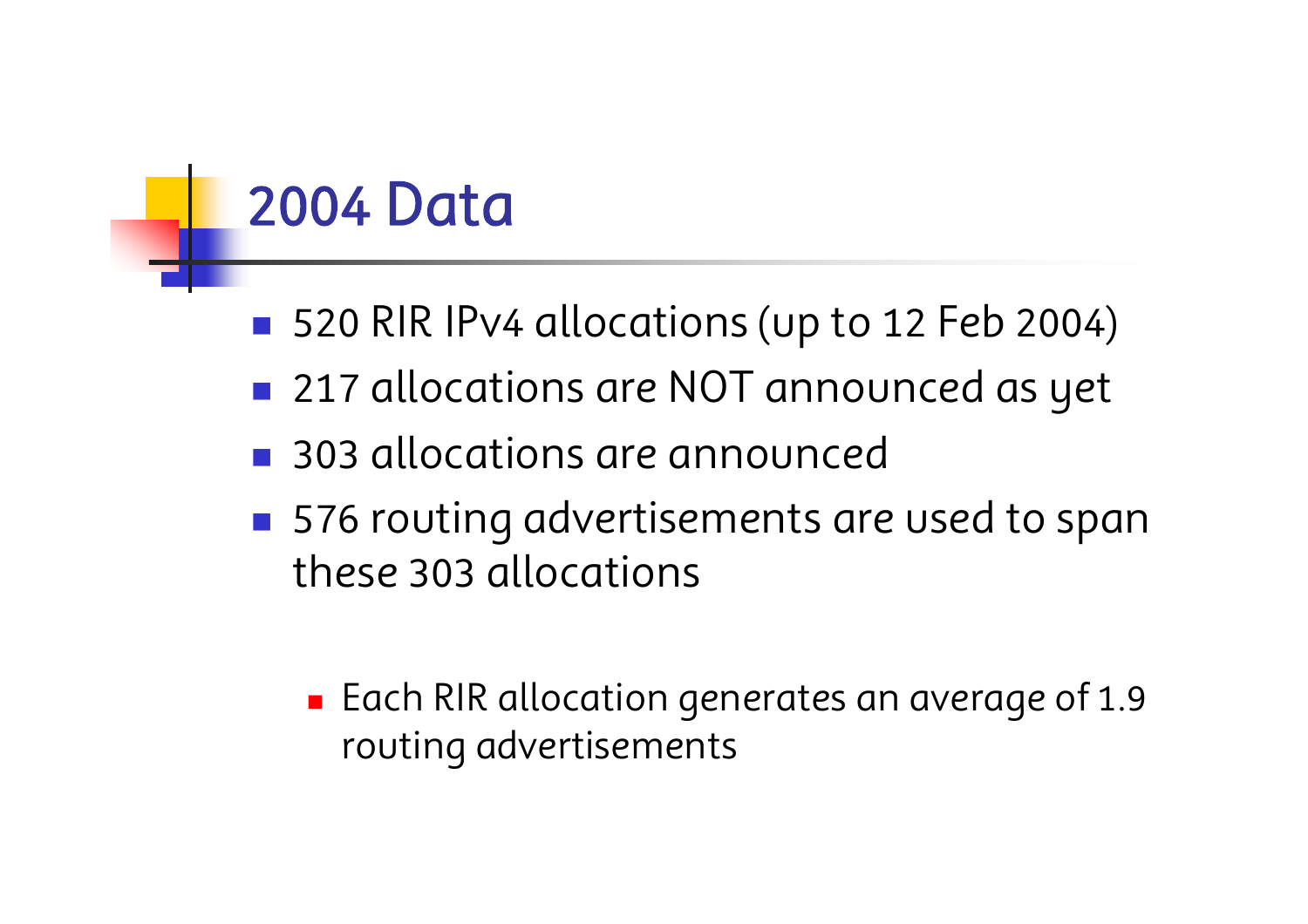## 2004 Data (cont)

303RIR allocations are advertisedOf these:…

257 Advertisements precisely match the RIR Allocation 309 Advertisements are more specifics of 67 RIR allocations

- П 78% of RIR allocations are directly advertised as routing advertisements
- $\blacksquare$ 22% of RIR allocations generate more specific advertisements
- $\mathcal{L}_{\mathcal{A}}$  Where more specifics are advertised there are 4.6 more specific advertisements for each RIR allocation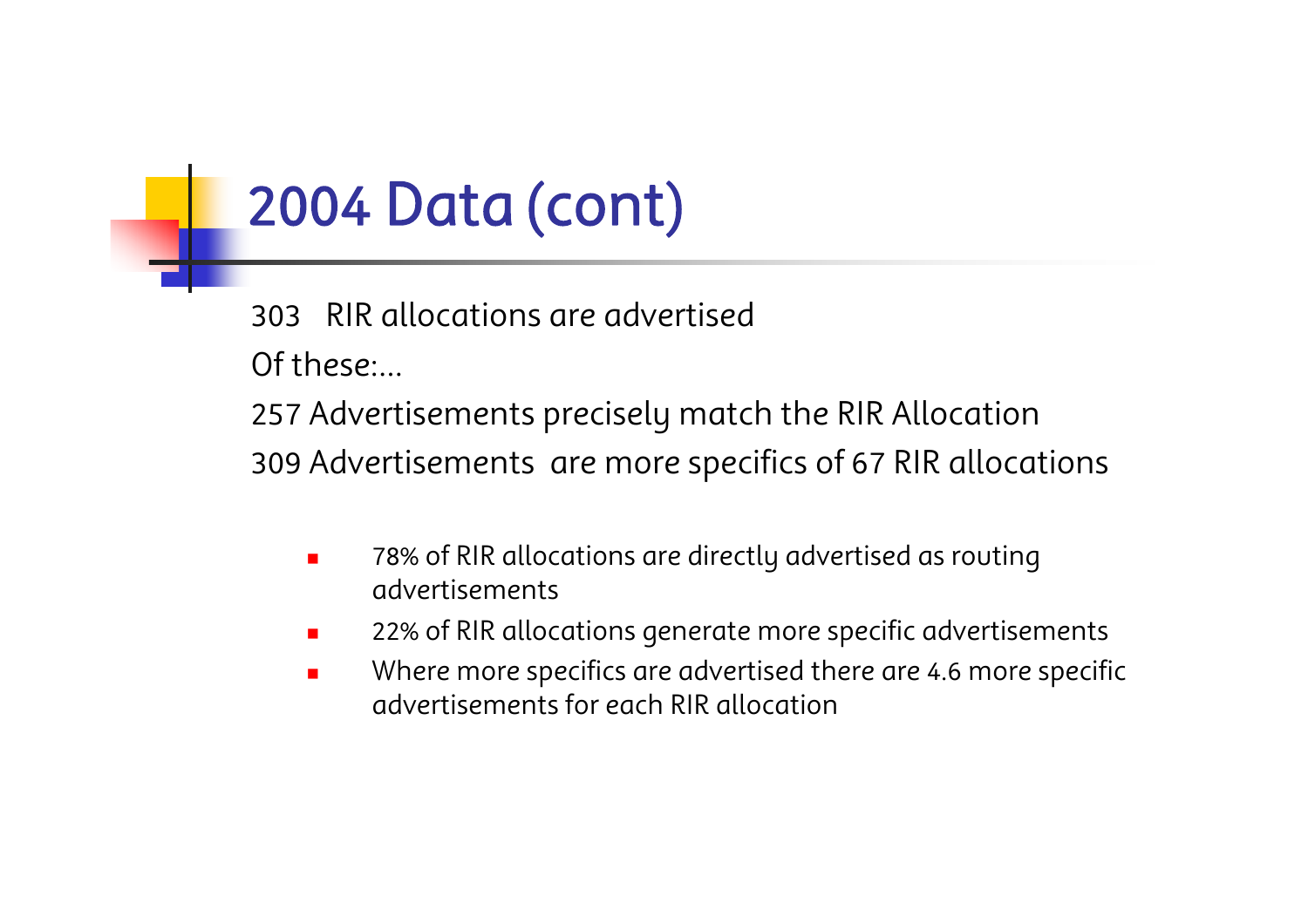## 2004 Data – Prefix length Distribution

| <b>Allocation</b> |              | <b>Advertisements</b> |                                                                  |                |   |   |                |    |    |    |                |                |                |                |                |
|-------------------|--------------|-----------------------|------------------------------------------------------------------|----------------|---|---|----------------|----|----|----|----------------|----------------|----------------|----------------|----------------|
| <b>Size</b>       | <b>Total</b> |                       | Total   More Specifics   /13   /14   /15   /16   /17   /18   /19 |                |   |   |                |    |    |    | /20            | 121            | $122$ $123$    |                | 124            |
| $\vert$ /13       |              | 5                     | 3                                                                | 2              |   |   | 3              |    |    |    |                |                |                |                |                |
| 114               |              | 2 <sup>1</sup>        |                                                                  |                | 1 |   |                |    |    |    |                |                |                |                |                |
| /15               | 3            | 28                    | 26                                                               |                |   | 2 | $\overline{2}$ | 8  |    | 16 |                |                |                |                |                |
| 1/16              | 93           | 192                   | 106                                                              |                |   |   | 86             | 5  | 9  | 6  | 6              | 42             | 6              | 9              | 23             |
| $\vert$ /17       | 11           | 15                    | 6                                                                |                |   |   |                | 9  | 2  |    | 2              |                |                |                |                |
| 1/18              | 15           | 36                    | 23                                                               |                |   |   |                |    | 13 |    | $\overline{2}$ |                | $\overline{2}$ | 1              | 18             |
| /19               | 32           | 55                    | 30                                                               |                |   |   |                |    |    | 25 | 8              | $\overline{2}$ | 6              | $\mathfrak{S}$ | 11             |
| /20               | 73           | 146                   | 89                                                               |                |   |   |                |    |    |    | 57             | 5              | 9              | 1              | 74             |
| 121               |              | 7                     | $\mathbf 0$                                                      |                |   |   |                |    |    |    |                | 7              |                |                |                |
| 122               | 13           | 19                    | 9                                                                |                |   |   |                |    |    |    |                |                | 10             | $\overline{2}$ | 7 <sup>1</sup> |
| $ 123\rangle$     | 14           | 15                    | 5                                                                |                |   |   |                |    |    |    |                |                |                | 10             | 5 <sup>1</sup> |
| 124               | 35           | 35                    | $\mathbf 0$                                                      |                |   |   |                |    |    |    |                |                |                |                | 35             |
|                   |              |                       |                                                                  |                |   |   |                |    |    |    |                |                |                |                |                |
| Total             | 299          | 555                   | 298                                                              | $\overline{2}$ | 1 | 2 | 91             | 22 | 24 | 48 | 75             | 57             | 33             | 26             | 174            |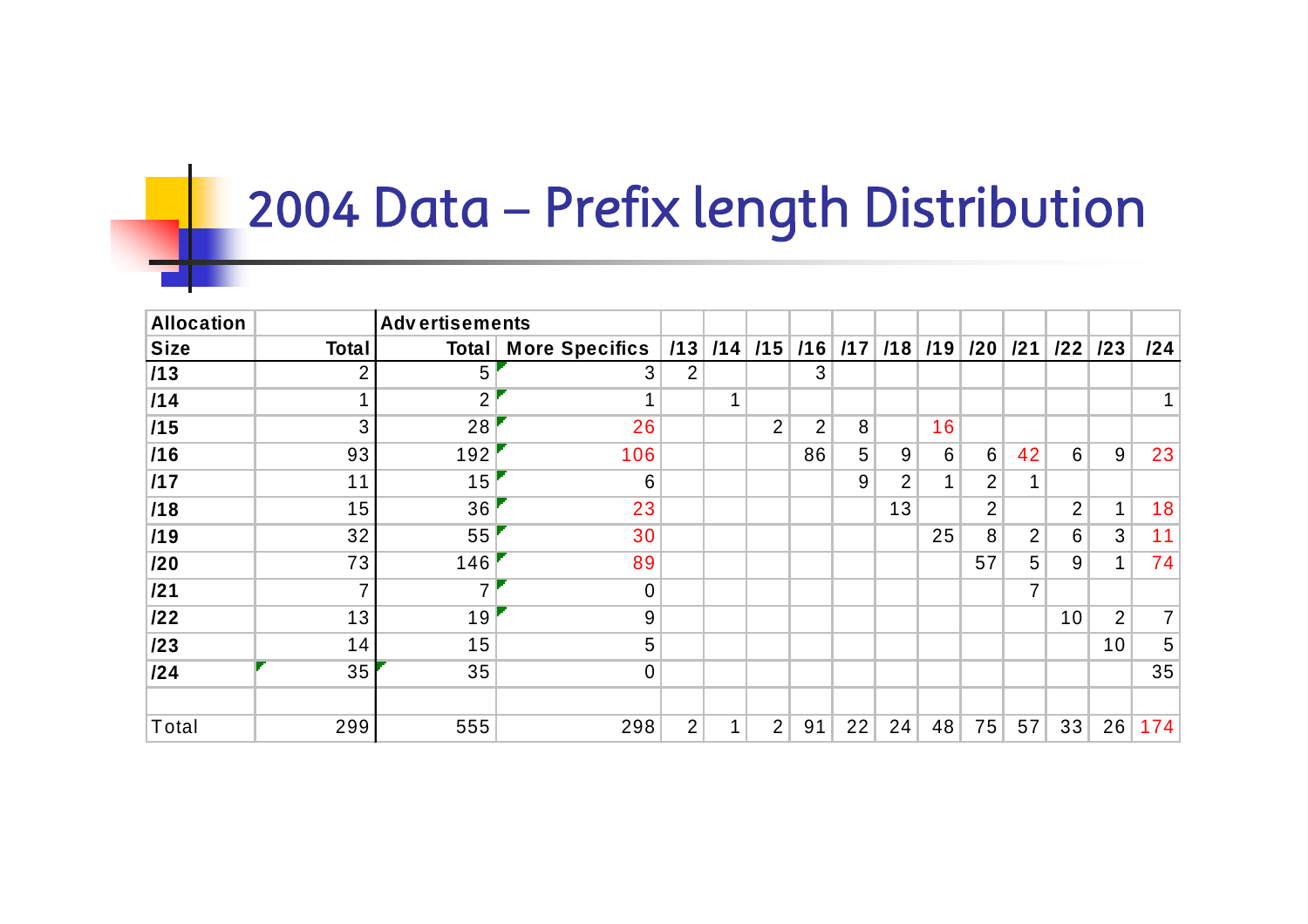# Trends of Fragmentation of Allocations

 $\blacksquare$  The following graphs look at the entire data set of all RIR allocations and compare these to the current state of the routing table. The dates used in the analysis are the dates of the RIR allocation.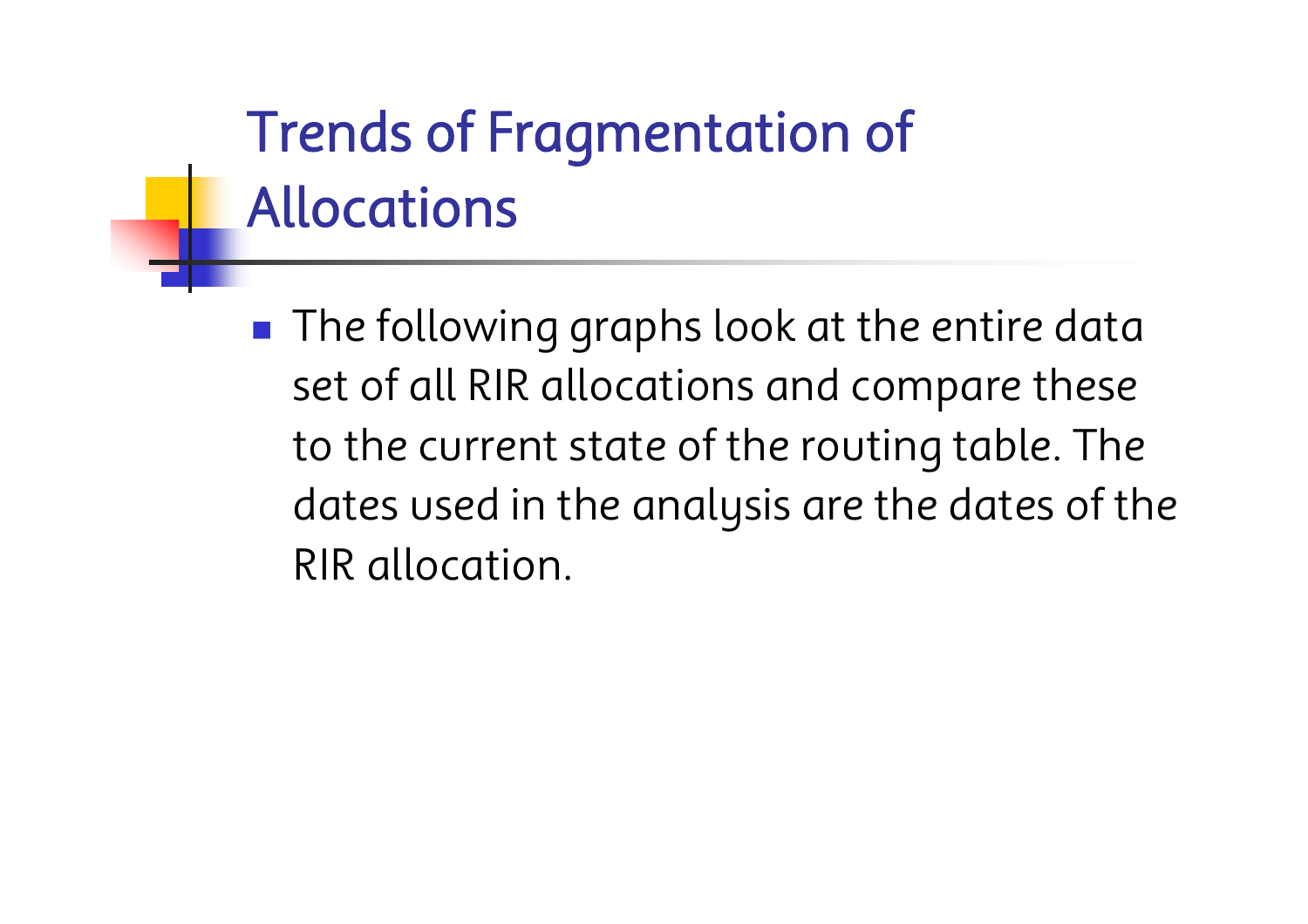## Prefix Length Distribution

| Allocation |       | <b>Not Advertised</b> | Advertisements |                             |     |   |                      |    |                            |    |     |     |                                                            |     |      |                |      |      |      |      |       |   |   |   |  |                                     |                |
|------------|-------|-----------------------|----------------|-----------------------------|-----|---|----------------------|----|----------------------------|----|-----|-----|------------------------------------------------------------|-----|------|----------------|------|------|------|------|-------|---|---|---|--|-------------------------------------|----------------|
| Size       | Total |                       |                | <b>Total More Specifics</b> | /8  |   |                      |    | /9 /10 /11 /12 /13 /14 /15 |    |     |     | /16                                                        | /17 | /18  | /19            | /20  | /21  | 122  | 123  |       |   |   |   |  | /24 /25 /26 /27 /28 /29 /30 /31 /32 |                |
| /8         | 44    | 13                    | 1864           | 1845                        | 19  |   |                      |    |                            |    | 10  | 10  | 206                                                        | 15  | 24   | 48             | 62   | 49   | 120  | 195  | 1088  |   |   |   |  |                                     |                |
| /9         |       |                       | 1064           | 1064                        |     |   |                      |    |                            |    |     |     | 132                                                        | 67  | 133  | 80             | 154  | 84   | 62   | 33   | 308   |   |   |   |  |                                     |                |
| /10        | 16    |                       | 4136           | 4133                        |     |   | 3                    |    | 9                          |    | 6   |     | 203                                                        | 6   | 11   | 56             | 124  | 240  | 353  | 476  | 2632  |   |   |   |  |                                     |                |
| /11        | 33    |                       | 2202           | 2193                        |     |   |                      | 9  |                            |    |     |     | 248                                                        | 57  | 121  | 192            | 292  | 72   | 129  | 147  | 910   |   |   |   |  |                                     |                |
| 112        | 89    | 14                    | 4656           | 4637                        |     |   |                      |    | 19                         | 13 | 10  | 31  | 323                                                        | 106 | 222  | 466            | 450  | 288  | 379  | 364  | 1985  |   |   |   |  |                                     |                |
| /13        | 172   | 17                    | 5512           | 5460                        |     |   |                      |    |                            | 49 | 39  | 44  | 290                                                        | 119 | 202  | 591            | 676  | 489  | 536  | 576  | 1897  |   |   |   |  |                                     |                |
| /14        | 340   | 19                    | 9783           | 9629                        |     |   |                      |    | 2                          |    | 145 | 57  | 266                                                        | 136 | 226  | 707            | 848  | 624  | 893  | 997  | 4875  |   |   |   |  |                                     |                |
| /15        | 431   | 33                    | 7136           | 6927                        |     |   |                      |    |                            |    |     | 198 | 182                                                        | 123 | 283  | 463            | 647  | 412  | 532  | 648  | 3637  |   |   |   |  |                                     |                |
| /16        | 9481  | 2805                  | 30361          | 24634                       |     |   | $\mathbf{2}^{\circ}$ | 2  | 12                         | 16 | 56  | 131 | 5508                                                       | 516 | 629  | 1351           | 1439 | 1464 | 2125 | 2305 | 14805 |   |   |   |  |                                     |                |
| /17        | 1227  | 116                   | 8261           | 7525                        |     |   |                      |    |                            |    |     | 2   | 87                                                         | 645 | 289  | 423            | 528  | 530  | 957  | 689  | 4102  |   | 6 |   |  |                                     |                |
| /18        | 2077  | 257                   | 9395           | 8142                        |     |   |                      |    |                            |    |     |     | 9                                                          | 44  | 1199 | 505            | 515  | 478  | 634  | 666  | 5343  |   |   |   |  |                                     |                |
| /19        | 5813  | 797                   | 18236          | 14354                       |     |   |                      |    |                            |    | 2   | 3   | 3                                                          | 10  | 87   | 3777           | 855  | 774  | 1136 | 1150 | 10430 |   |   | 2 |  |                                     | 3              |
| 120        | 4879  | 991                   | 11022          | 8328                        |     |   |                      |    |                            |    |     |     | 2                                                          |     | 4    | 176            | 2510 | 542  | 641  | 701  | 6441  |   |   |   |  |                                     | $\overline{2}$ |
| 121        | 1783  | 702                   | 2745           | 2397                        |     |   |                      |    |                            |    |     |     |                                                            |     |      |                | 5    | 337  | 181  | 196  | 2020  |   |   |   |  |                                     |                |
| 122        | 2425  | 1011                  | 2590           | 2004                        |     |   |                      |    |                            |    |     |     |                                                            |     |      | $\overline{2}$ | 2    | 2    | 578  | 278  | 1726  |   |   |   |  |                                     |                |
| 123        | 2665  | 1262                  | 1875           | 1093                        |     |   |                      |    |                            |    |     |     |                                                            |     |      |                |      |      | 5    | 775  | 1093  |   |   |   |  |                                     |                |
| 124        | 27392 | 19233                 | 8205           |                             |     |   |                      |    |                            |    |     |     |                                                            |     | 3    | 9              | 18   | 43   | 95   | 241  | 7788  |   |   |   |  |                                     |                |
| 125        | 42    | 39                    |                |                             |     |   |                      |    |                            |    |     |     |                                                            |     |      |                |      |      |      |      | 2     |   |   |   |  |                                     |                |
| /26        | 29    | 27                    |                |                             |     |   |                      |    |                            |    |     |     |                                                            |     |      |                |      |      |      |      |       |   |   |   |  |                                     |                |
| 127        | 21    | 20                    |                |                             |     |   |                      |    |                            |    |     |     |                                                            |     |      |                |      |      |      |      |       |   |   |   |  |                                     |                |
| /28        | 11    | 10 <sup>1</sup>       |                |                             |     |   |                      |    |                            |    |     |     |                                                            |     |      |                |      |      |      |      |       |   |   |   |  |                                     |                |
| /29        |       |                       |                |                             |     |   |                      |    |                            |    |     |     |                                                            |     |      |                |      |      |      |      |       |   |   |   |  |                                     |                |
| Total      | 58915 | 27377                 | 115128         | 90493                       | -20 | 4 | 6                    | 15 | 58                         |    |     |     | 105 285 502 7467 1847 3434 8851 9126 6430 9356 10438 71084 |     |      |                |      |      |      |      |       | 0 | 8 | 2 |  |                                     | 6              |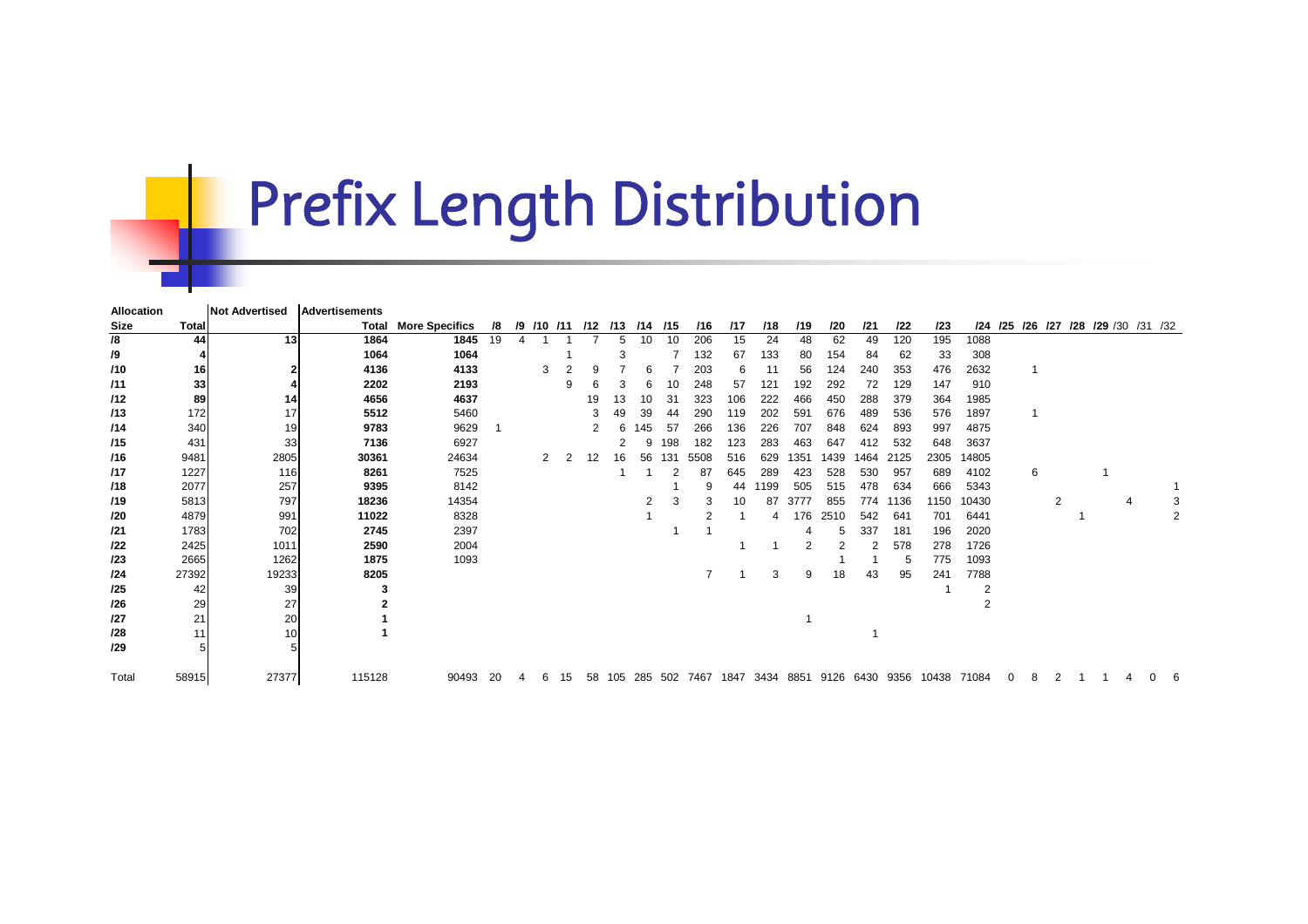### Prefix Distribution

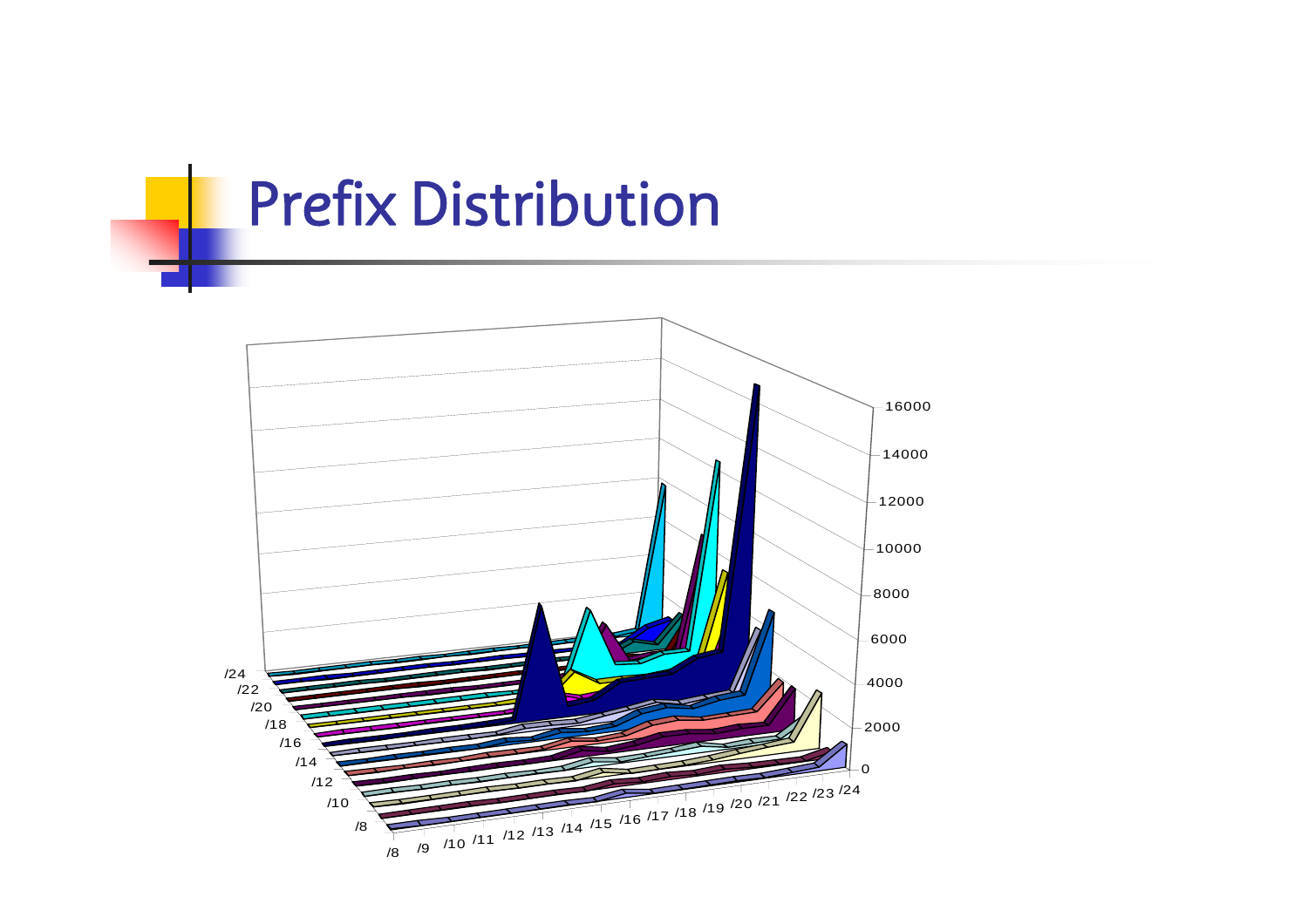#### Allocations Advertised 'as is'

- $\blacksquare$  This graph plots the proportion of address allocations that are advertised as allocated. The lower the proportion the greater the amount of allocations that are advertised only as fragments. The higher the number the better (in terms of reduction in advertisement fragmentation)
- **Service Service** This has been improving since August 2000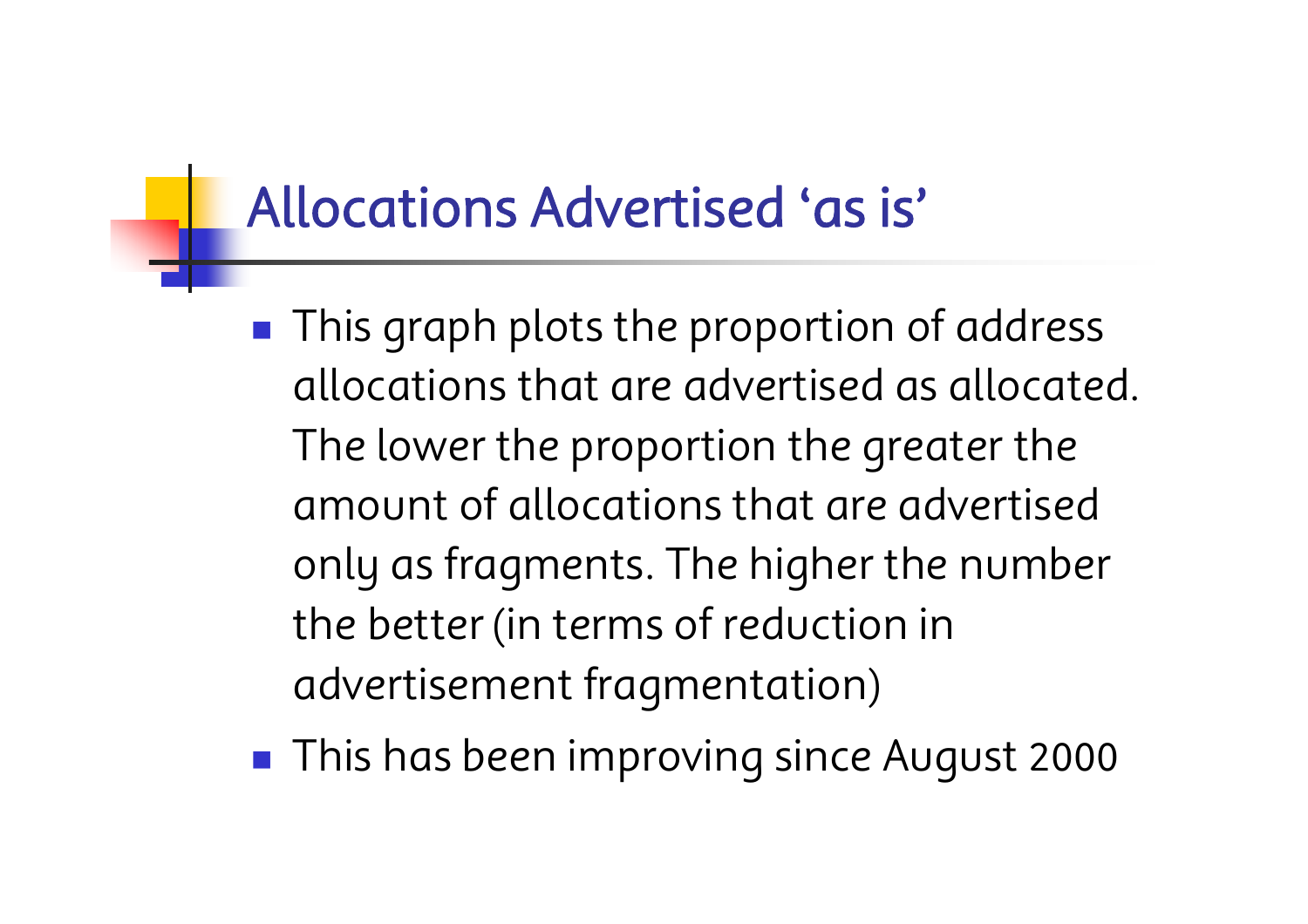#### Allocations Advertised 'as is'

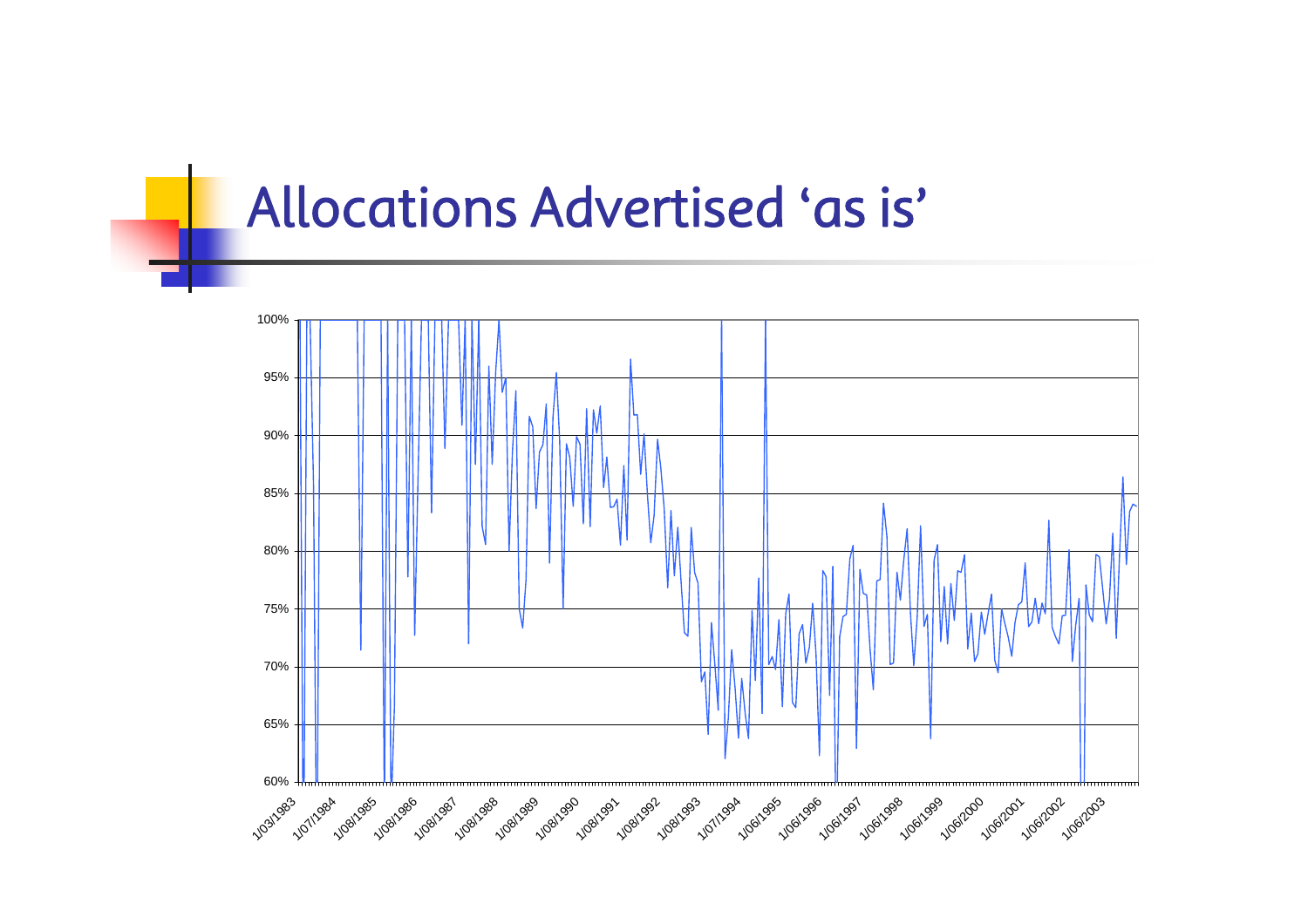Number of Fragmentary Advertisements as a proportion of Allocations

- **This compares the number of fragmentary** advertisements to the number of RIR allocations. The lower the number, the better
- **The proportion of fragmentation of allocated blocks** has been dropping since August 2000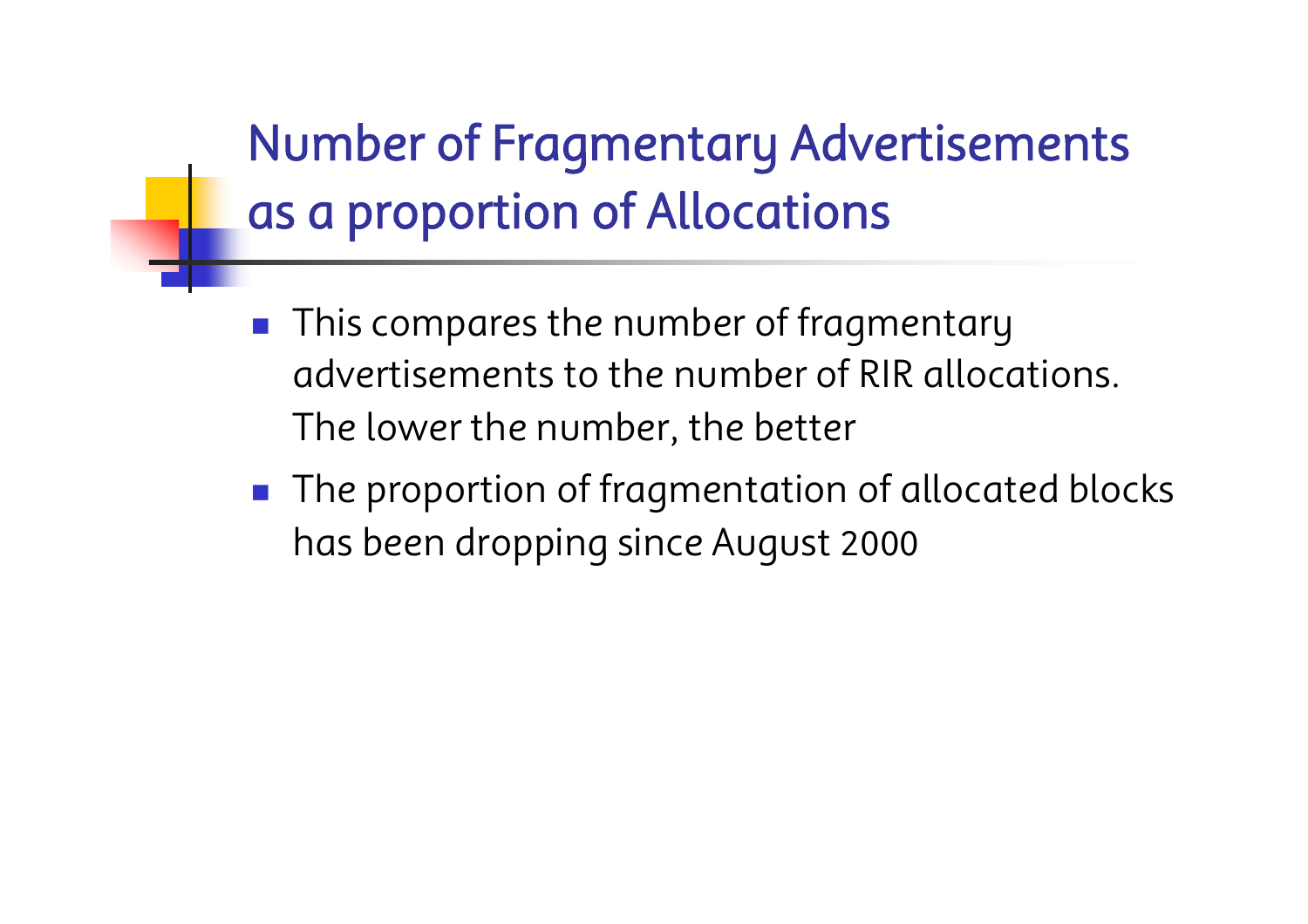### Number of Fragmentary Advertisements as a proportion of Allocations

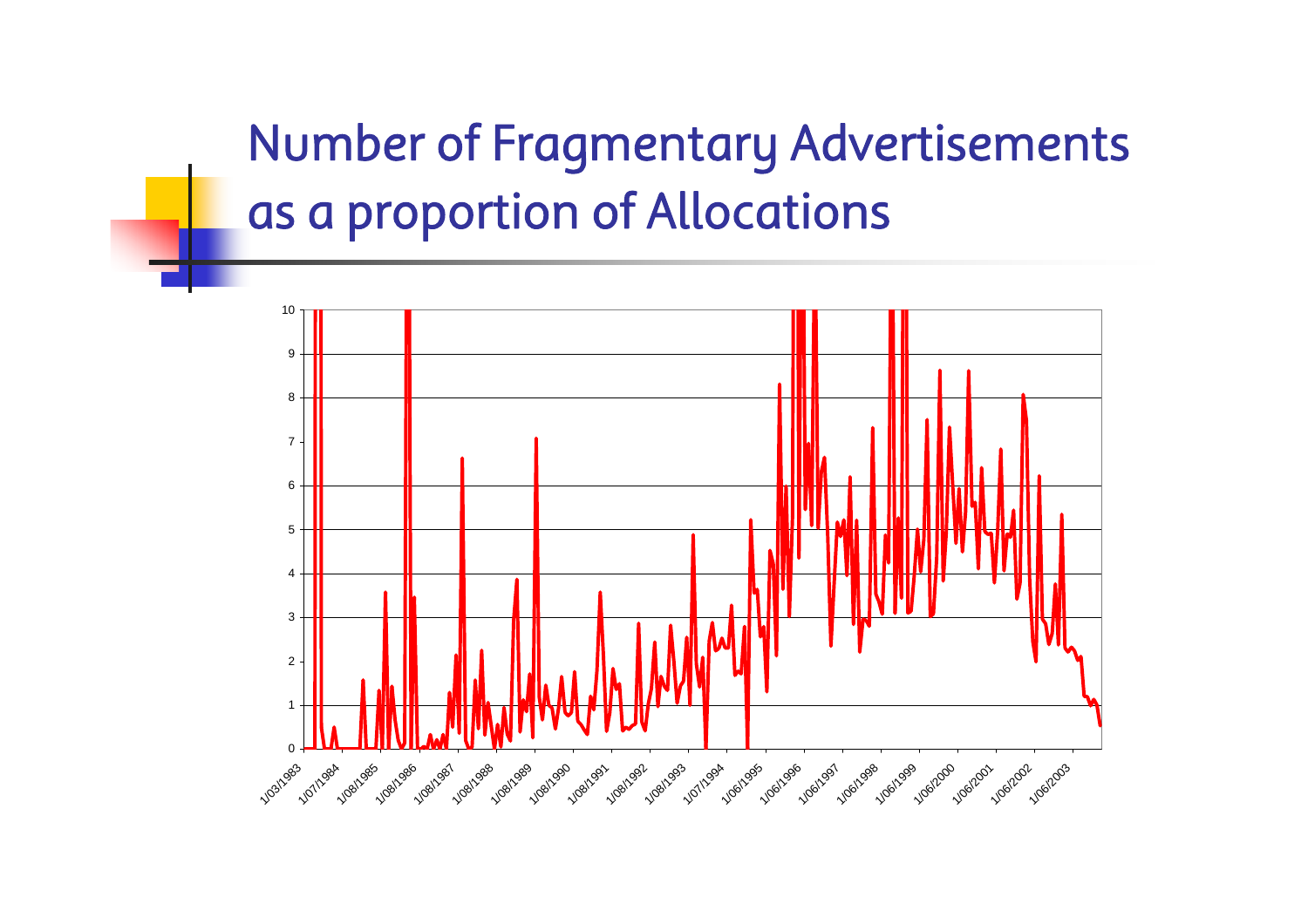# Proportion of Allocations that are advertised in Fragments

- $\mathcal{L}^{\text{max}}_{\text{max}}$  This compares the number of allocations against the number of allocations that are advertised in one or more fragments. The lower the number the smaller the amount of fragmentation of allocations
- Again there is a noticeable decline since August 2000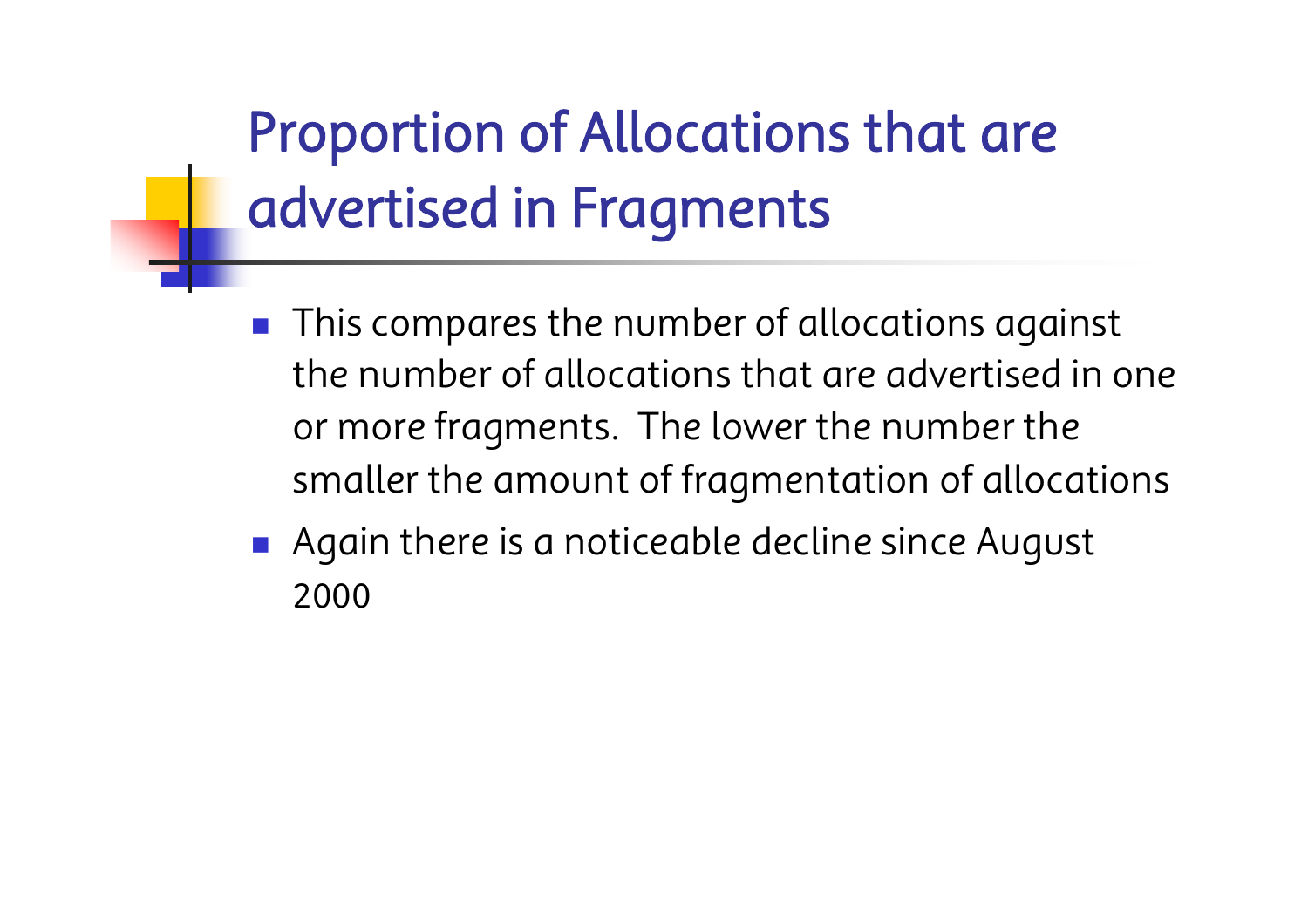# Proportion of Allocations that are advertised in Fragments

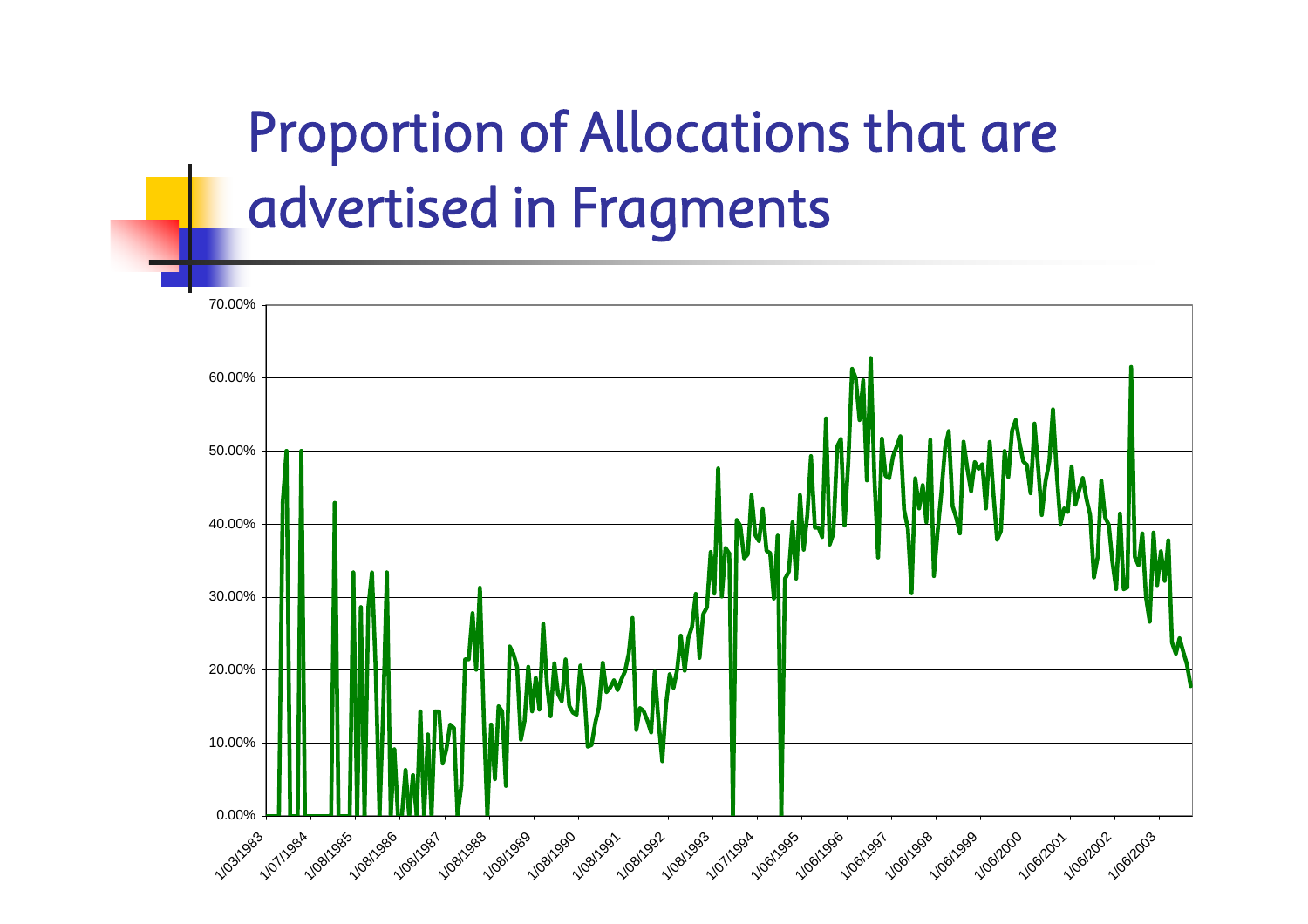# Just a reminder –BGP Routing Table Growth

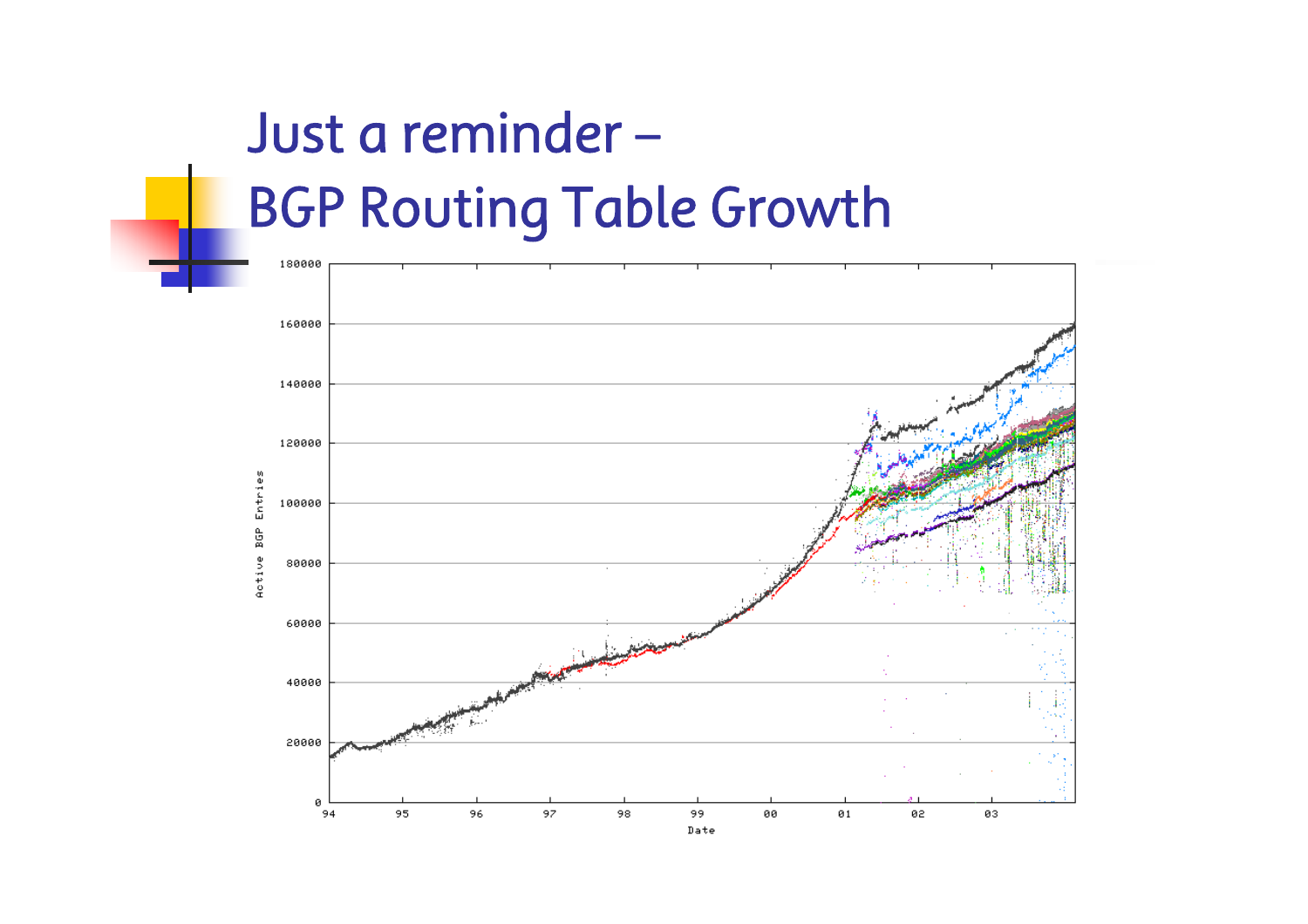### **Observations**

- $\mathcal{L}^{\text{max}}_{\text{max}}$  It appears that the major contributor to the growth of the routing table is the amount of advertisement fragmentation that occurs in allocated address space.
- This form of advertisement fragmentation peaked from 1997 –2000
- $\blacksquare$  The levels of advertisement fragmentation have been improving since late 2000.